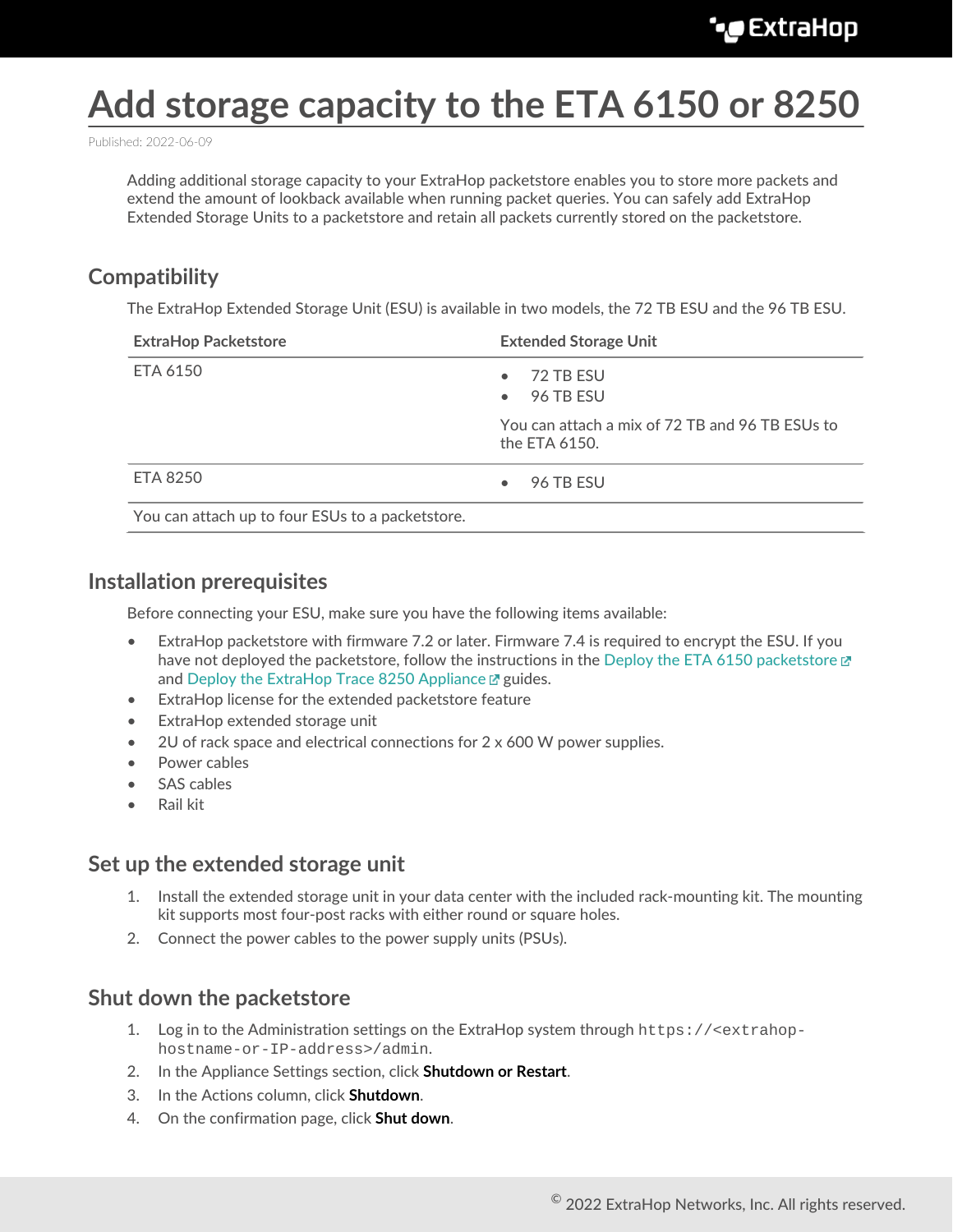# **Connect the extended storage unit**

The extended storage unit connects to the packetstore through both of the two enclosure management modules (EMMs). Each EMM has four ports for connecting the SAS cables.

In a redundant configuration, the storage units are linked together in a series, with one of the extended storage units connected to both host bus adapter (HBA) ports on the packetstore, as shown in the following figure.



- 1. Connect the SAS cables to the EMM SAS connectors on the extended storage unit and to the HBA ports on the packetstore. Connect the SAS cable as follows for the first storage unit:
	- HBA port 0 (on the right) to upper EMM port 1
	- HBA port 1 (on the left) to lower EMM port 1

Push the cable into the connector until it clicks into place. Green link lights will appear next to the ports when the ESU and packetstore are both powered on.

- Note: Connectors on both ends of the SAS cable are universally keyed. You can connect either end of the cable to the EMM or the HBA on the packetstore.
	- Attach the SAS cable to the EMM with the blue pull-tab oriented on the top of the connector.
	- Attach the SAS cable to the HBA on the packetstore with the blue pull-tab oriented on the bottom of the connector.
	- To remove the SAS cable, pull the pull-tab to release the cable from the connector on the EMM and the packetstore.
- 2. Cable any additional storage units as illustrated above.
- 3. Make sure that the power switch on both PSUs is turned off and then connect the PSUs to the power source.
- 4. Power on the PSUs on each ESU and then wait 60 seconds before powering on the Trace appliance.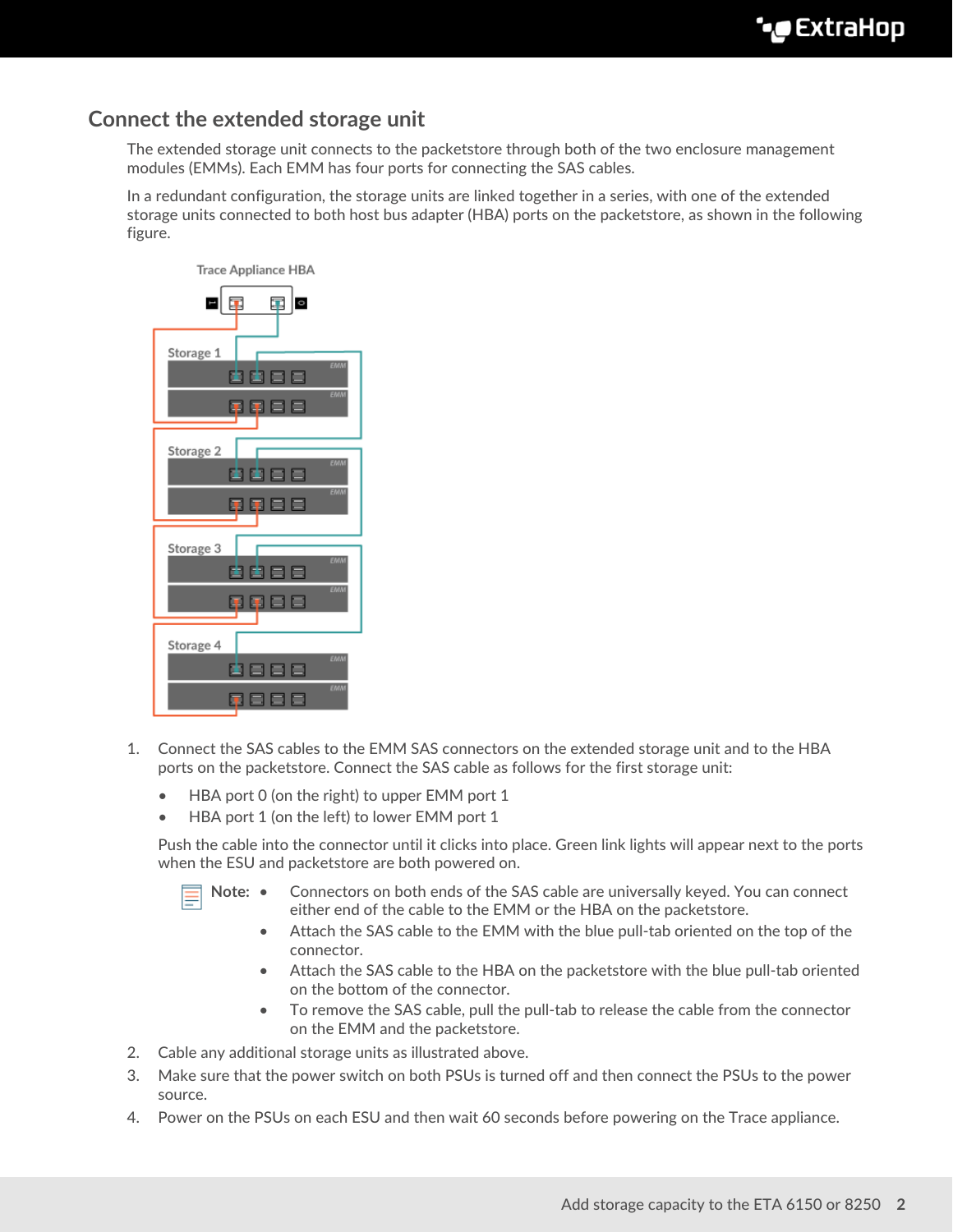# **Attach the extended storage unit**

- 1. Power on the packetstore.
- 2. Log in to the Administration settings.



**Note:** If the packetstore was previously encrypted, it will be locked when it is powered on. An encrypted packetstore must be locked before you can attach the ESU.

#### **Appliance Settings**

| <b>Running Config</b> |  |  |  |  |  |  |
|-----------------------|--|--|--|--|--|--|
| Firmware              |  |  |  |  |  |  |
| <b>System Time</b>    |  |  |  |  |  |  |
| Shutdown or Restart   |  |  |  |  |  |  |
| License               |  |  |  |  |  |  |
| Disks (Locked)        |  |  |  |  |  |  |
| Reset Packetstore     |  |  |  |  |  |  |
|                       |  |  |  |  |  |  |

- 3. In the Appliance Settings section, click **Disks**.
- 4. Confirm that all drives in the Drive Map section are colored green, indicating they are healthy. If any disk is unhealthy, contact [ExtraHop Support.](mailto:support@extrahop.com)

#### **Drive Map**

| <b>CONTRACTOR</b> |                                        |  |  |  |  |  |  |  |  |
|-------------------|----------------------------------------|--|--|--|--|--|--|--|--|
|                   |                                        |  |  |  |  |  |  |  |  |
|                   | <u> 1999 - 1999 - 1999 - 1999 - 19</u> |  |  |  |  |  |  |  |  |

- 5. At the bottom of the Disks page, click **Extended Storage Units**.
- 6. In the Unused Disks section for the extended storage unit, click **Attach**, and then click **OK**.

| <b>RAID Status</b>             | Unused       |
|--------------------------------|--------------|
| <b>RAID Level</b>              | None         |
| <b>Extended Storage Status</b> | Unconfigured |
| Manage Extended Storage        | Attach       |

7. After the configuration is complete, confirm that all drives in the extended storage unit are colored green, indicating they are healthy. If any disk is unhealthy (yellow), contact [ExtraHop Support.](mailto:support@extrahop.com)

#### **Extended Storage Unit 0**

|  | ▌G (BBBB) - ( G (BBBB) - ( G (BBBB - ( G (BBBB) - |  |
|--|---------------------------------------------------|--|
|  |                                                   |  |